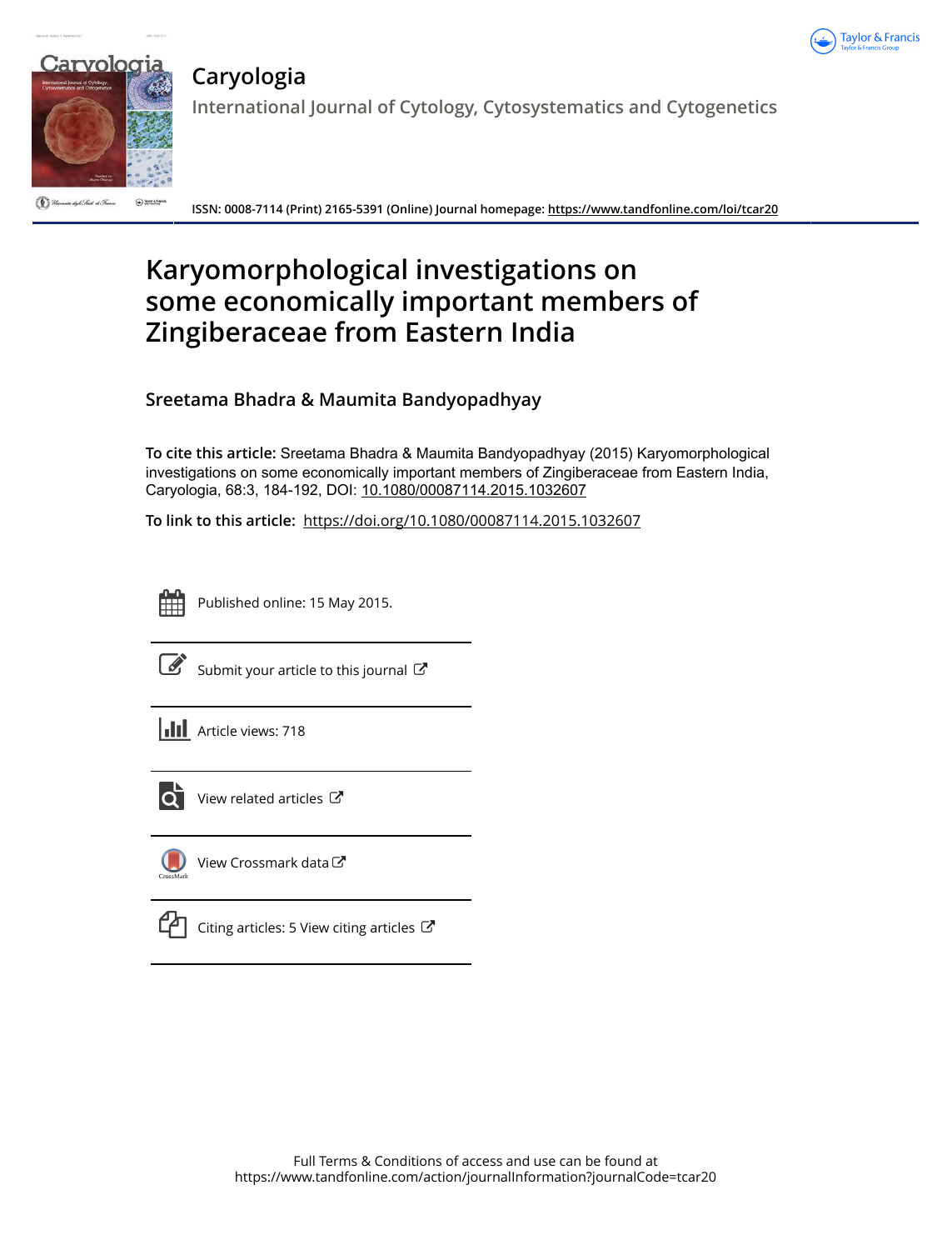

# Karyomorphological investigations on some economically important members of Zingiberaceae from Eastern India

Sreetama Bhadra and Maumita Bandyopadhyay\*

Plant Molecular Cytogenetics Laboratory, Centre of Advanced Study, Department of Botany, University of Calcutta, Kolkata, West Bengal, India

In this paper, karyological investigations of four economically and medicinally important Indian species of Zingiberaceae belonging to the genera Curcuma and Zingiber were performed. The somatic chromosome number of Curcuma amada was  $2n = 42$  and that of Curcuma longa was  $2n = 63$ , while the chromosome numbers of both Zingiber officinale and Zingiber zerumbet were  $2n = 22$ . Chromosome morphology of the two species of Curcuma studied showed predominance of constrictions in the median region and absence of secondary constriction. In contrast, the two species of Zingiber studied showed a wide variation of constrictions from median to subterminal and six chromosomes with secondary constrictions. The results indicated presence of more symmetric karyotype in Curcuma spp. with respect to that of the Zingiber spp. studied. Detailed karyomorphological studies were undertaken and the results obtained were analyzed with respect to the published karyotype data for the four species.

Keywords: Curcuma; Zingiber; cytology; karyotype; chromosome

## Introduction

The tropical family Zingiberaceae, one of the largest monocotyledonous families under order Zingiberales with over 1200 species (Kress [1990\)](#page-8-0), contains many economically important plants.

The rhizomes of the plants Curcuma amada Roxb. (mango ginger), Curcuma longa L. (turmeric), Zingiber officinale Roscoe (ginger) and Zingiber zerumbet (L.) Roscoe ex Sm. (shampoo ginger), belonging to this family, are known for their medicinal properties, and have been used extensively in various traditional medicinal systems, e.g. Ayurveda (Kala et al. [2006](#page-8-0)). In addition, turmeric (C. longa) and ginger (Z. officinale) are used in different cuisines globally as spices, and India is one of the leading producers and exporters of both of them (Plant Cultures [2013a,](#page-9-0) [2013b](#page-9-0)). Rhizomes of mango ginger (C. amada) and shampoo ginger (Z. zerumbet) are used against various types of stomach ailments (Choudhary et al. [2008;](#page-8-0) Srivastava et al. [2012\)](#page-9-0). Mango ginger is also used to treat leprosy (Srivastava et al. [2012\)](#page-9-0) and rhizomes of shampoo ginger are used as an anti-inflammatory agent (Al–Zubairi et al. [2010\)](#page-8-0).

Plants of *C. amada* are characterized by a pale yellow rhizome with the characteristic smell of green mango, lateral inflorescence with pinkish coma bracts, and peduncle covered by sheathing base of the leaves. Flowers are pale yellow with a median dark yellow band. The rhizomes of C. longa are bright yellow inside and strongly aromatic. The spikes of these plants are central with a whitish coma tinged with pink. The peduncle is hidden by a sheathing petiole; fertile bracts are pale green while the flowers are pale yellow with a

broad, median dark yellow band. Z. officinale plants have grayish yellow rhizomes with a pungent flavor. The spikes are radical, growing on a long leafless peduncle with greenish bracts (lower ones turning to red at maturity). The flowers are greenish, with purplish-black lip and pale yellow corolla lobe. The rhizomes of Z. zerumbet are pale yellow inside. The bracts of the oblong spike are green with a paler edge, growing on a leafless peduncle. Flowers are whitish with sulfur yellow lip (Hooker [1894;](#page-8-0) Sabu [2006](#page-9-0)).

Members of Zingiberaceae are characterized by gross morphological similarity and striking chromosomal diversity. Inadequate descriptions and lack of well-preserved type specimens, coupled with the short flowering season of these plants, have led to confusion regarding their taxonomic identity (Škorničková and Sabu [2002](#page-9-0)). Variations in ploidy levels and hybridization among related genera generally lead to blurred morphological boundaries which might be a reason for the morphological instability among related taxa (Stace [2000](#page-9-0)).

Cytological studies are traditionally utilized to aid morpho-taxonomy. The concept of utilizing karyotypic asymmetry to predict evolutionary trends as proposed by Levitsky [\(1931](#page-8-0)) has been widely adopted as a useful method for systematic study of plants (Bennett and Leitch [2005\)](#page-8-0). An asymmetric karyotype is supposed to represent an evolutionary flux, while the more symmetric ones are predicted to be more stable (Stebbins [1971\)](#page-9-0).

The present study focuses on four economically important species of Zingiberaceae, all of which are cultivated throughout India, especially in the eastern and southern regions of the country. Since the 1920s

<sup>\*</sup>Corresponding author. Email: [maumita.bandyopadhyay@gmail.com](mailto:maumita.bandyopadhyay@gmail.com)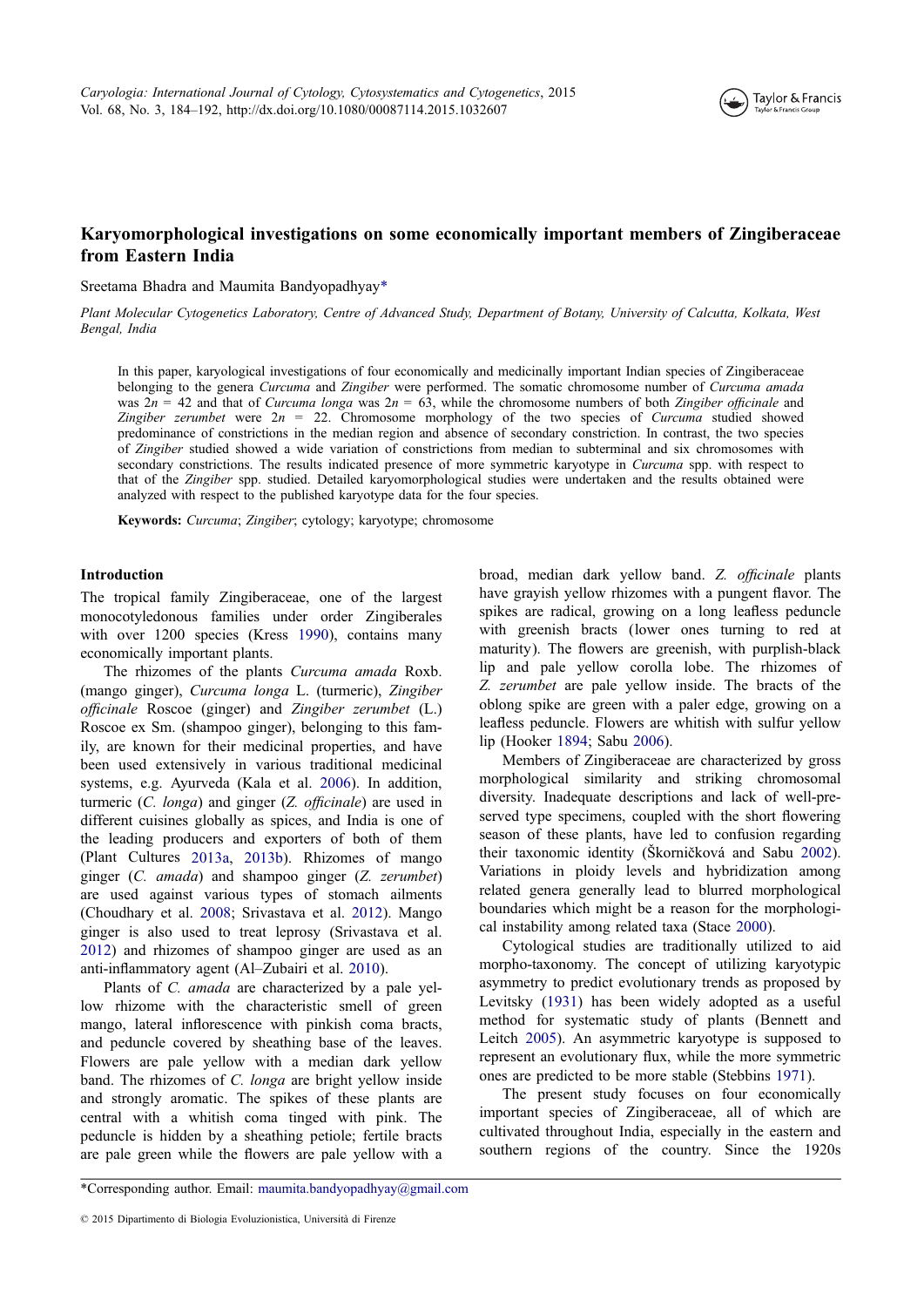(Sugiura [1928\)](#page-9-0) there have been many reports on the chromosome number of these species from different parts of the world (Sugiura [1931](#page-9-0); Chakraborti [1948](#page-8-0); Sharma and Bhattacharya [1959](#page-9-0); Sato [1960](#page-9-0); Nambiar [1979](#page-9-0); Das et al. [1999;](#page-8-0) Etikawati and Setyawan [2000;](#page-8-0) Eksomtramage et al. [2001;](#page-8-0) Škorničková et al. [2007](#page-9-0); Nair et al. [2010](#page-9-0)). But there are disagreements regarding the chromosome numbers and ploidy levels reported among them. It is suggested that the major reason for this wide variation of chromosome numbers and ploidy may be due to the predominant vegetative propagation of these species (Škorničková et al. [2007\)](#page-9-0).

Even among the different cultivars, there are reports of morphological and chromosomal variability (Dhamayanthi and Zachariah [1998](#page-8-0); Nair and Sasikumar [2009;](#page-9-0) Nair et al. [2010](#page-9-0); Daryono et al. [2012](#page-8-0)). There exists very limited information on the karyomorphology of these species, perhaps owing to the small size of chromosomes and their large number, which hamper their detailed karyotype study. Use of modern tools, such as software-assisted imaging and karyotype analysis, would be invaluable in an accurate karyomorphological study of the plants (Parai et al. [2012\)](#page-9-0).

The main purpose of this study was to perform a detailed karyomorphological study of the four economically important species of the Zingiberaceae. Although the four species used in the present study are in no way representative of the family Zingiberaceae, they are widely available and offer the possibility of understanding the role of anthropogenic selection on karyomorphological evolution of these species.

#### Materials and methods

Several accessions of four cultivated species of Zingiber $aceae - C. amada, C. longa cv. Patni, Z. official ev.$ Nadia and Z. zerumbet were included in the present study. Rhizomes of three of the plant materials, C. amada, C. longa and Z. officinale, were initially collected from the farmers of the local market of Kolkata, West Bengal, while rhizomes of Z. zerumbet were collected from the Umiam Regional Research Station of NBPGR, India. All these plants were then grown and are successfully maintained in the Experimental Garden of the Department of Botany, University of Calcutta. The plants were authenticated comparing with the herbarium specimens available at CUH (Calcutta University Herbarium) and also using relevant references.

For mitotic studies, actively growing root tips of plantlets developing from the rhizomes were harvested at different times, throughout the day, during the period of May to August. The root tips were pretreated in aqueous solution of 0.008 M 8-hydroxyquinoline (3–3.30 h at  $10-12\textdegree$ C) and then fixed in 1: 3 propiono-ethanol (overnight at 12°C). The root tips were stained in 2% propionic orcein-HCl mixture (9:1 v/v) (1–2 h at room temperature) and squashed in 45% propionic acid in

clean grease-free slides. The squashed root tips were examined under microscope (Primostar, Carl Zeiss, Germany) at a magnification of 1000×.

Well-scattered metaphase plates were photographed using AxioCam ERc5s camera (Carl Zeiss) and ZEN 2012 software (Carl Zeiss). Mitotic metaphase plates were studied from at least 10 different root tips per accession, of which five best metaphase plates were selected for karyotype analysis. Chromosome images were analyzed using Zeiss Axiovision LE 4.3 software. Based on centromeric indices and lengths of chromosomes, idiograms of individual species were drawn.

The nomenclature system proposed by Levan et al. [\(1964](#page-8-0)) was used for describing chromosome morphology. Karyotype asymmetry index (AI) was calculated following Paszko [\(2006](#page-9-0)) while the karyotype asymmetry was described following the classes proposed by Stebbins ([1971\)](#page-9-0). The degree of asymmetry of karyotype (A) was calculated following Watanabe et al. ([1999\)](#page-9-0). For numerical characterization of selected karyotypes, parameters such as length of long arm (LA), length of short arm (SA), length of chromosomes (TL =  $LA +$ SA), total length (ΣTL), relative length percentage (RL= LA + SA/ΣTL), arm ratio (AR = LA/SA), centromeric index ( $CI = SA/TL$ ), value of relative chromatin ( $VRC =$ ΣTL/n), karyotype formula (KF), and, difference of relative length (DRL =  $Max_{\text{RI}}$ –  $Min_{\text{RI}}$ ) were calculated (Dong et al. [2011](#page-8-0)). Total form percent (TF% =  $\Sigma$ SA/TL) was calculated following Huziwara ([1962\)](#page-8-0). The intrachromosomal and interchromosomal asymmetry indices  $(A_1 \text{ and } A_2 \text{ respectively})$  were calculated according to Zarco ([1986\)](#page-9-0). Based on Paszko ([2006\)](#page-9-0), the coefficients of variation of chromosome length  $(CV_{CL})$  and chromosome index  $(CV_{CI})$  were calculated. The ratio of mean length of short arms to long arms (Syi) was calculated following Greilhuber and Speta ([1976\)](#page-8-0).

#### Results

### Curcuma amada

The somatic chromosome number of C. amada was found to be  $2n = 42$ , the karyotype formula being  $2n = 42 = 8M + 34m$  (Table [1](#page-4-0) and Figure 1 A, B). The centromeric positions of chromosomes varied from median to nearly median, the centromeric index ranging between 37.5% and 49.31%. Chromosomes with secondary constrictions were absent. The individual chromosome lengths ranged between 0.47 μm and 1.06 μm and the total length of chromosomes was  $26.44 \pm 0.9$  μm. The lengths of short arms were between 0.22 μm and 0.49 μm, while the long arms were 0.24 μm to 0.57 μm in length. The arm ratio ranged between 1.03 and 1.67. The karyotype asymmetry index was found to be 0.013 and the karyotype asymmetry type (based on Stebbins [1971\)](#page-9-0) was deduced to be 1B. The degree of karyotype asymmetry was 0.23. The relative length per cent was between 0.040% and 0.018%, their difference being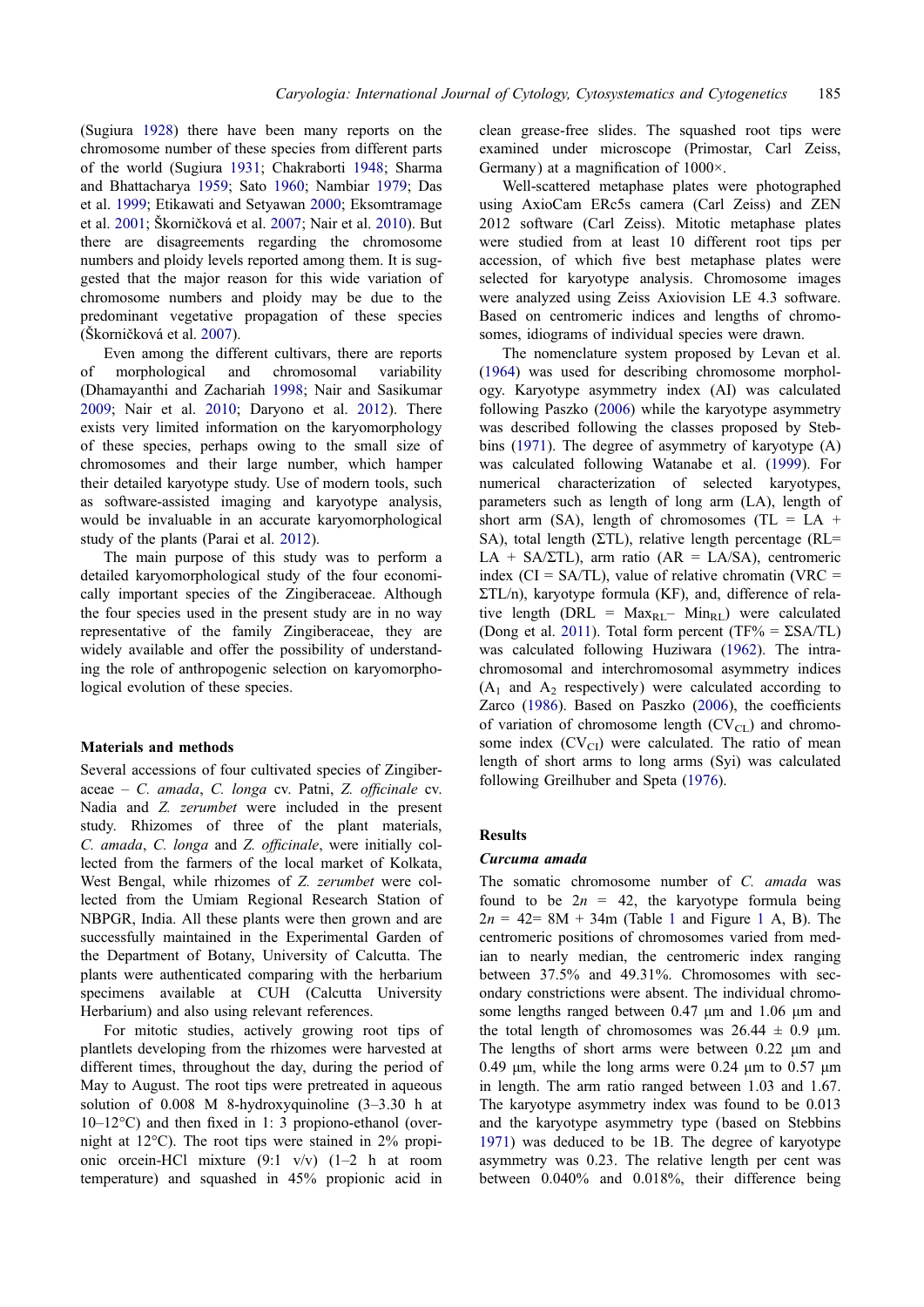<span id="page-3-0"></span>

|                                                           | amada                          | C. longa         | Z. officinale                                          | Z. zerumbet                                                           |
|-----------------------------------------------------------|--------------------------------|------------------|--------------------------------------------------------|-----------------------------------------------------------------------|
| Somatic chromosome number (2n)                            | $\overline{4}$                 | ĉ3               |                                                        |                                                                       |
| Karyotype formula                                         | $8M + 34m$                     | $1M + 48m + 4Sm$ | $-25m:Sm + 1m:Sm + 1St:St$<br>$4M + 6m + 6Sm + 2Sm:St$ | $+ 2m:St + 1Sm:St + 1m:m + 1m:Sm$<br>$2M + 10m + 3Sm + 1St + 1Sm:$ Sm |
| Short arm range (SA)                                      | $2 - 0.49$<br>0.2              | $0.25 - 0.53$    | $1.33 - 0.91$                                          | $0.18 - 0.73$                                                         |
| Long arm range (LA)                                       | $4 - 0.57$<br>0.2              | $0.31 - 0.90$    | $0.46 - 1.5$                                           | $0.4 - 1.26$                                                          |
| Total length range (TL)                                   | $0.47 - 1.06$                  | $0.57 - 1.27$    | 1.89-2.18                                              | $0.98 - 1.75$                                                         |
| Centromeric index range (CI)                              | $.5 - 49.3$<br>37.             | $28 - 49.51$     | $7.97 - 49.09$                                         | 8.37-49.5                                                             |
| Arm ratio range (LA: SA)                                  | $3 - 1.67$                     | $.02 - 2.57$     | $.04 - 4.42$                                           | $.02 - 4.44$                                                          |
| Summation of total length of chromosomes $(2TL)$          | $26.44 \pm 0.9$                | $3.09 \pm 4.7$   | $4.73 \pm 3.4$                                         | $29.22 \pm 2.7$                                                       |
| Value of relative chromatin (VRC)                         | $1.26 \pm 0.04$                | $2.53 \pm 0.05$  | $.16 \pm 0.54$                                         | $2.66 \pm 0.06$                                                       |
| Total form percentage (TF%)                               | $.21 \pm 3.2$<br>$\frac{4}{4}$ | $13.94 \pm 3.08$ | $36.14 \pm 2.8$                                        | $35.97 \pm 2.7$                                                       |
| Relative length percent range (RL)                        | 810-0-018<br>$\overline{0.0}$  | $0.011 - 0.024$  | $0.026 - 0.063$                                        | $0.033 - 0.060$                                                       |
| Difference of relative length (DRL)                       | 0.022                          | 0.013            | $\begin{array}{c} 0.037 \\ 0.33 \\ 0.22 \end{array}$   | 0.026                                                                 |
| Intrachromosomal asymmetry index (A1)                     | 6.6                            | 0.59             |                                                        |                                                                       |
| Interchromosomal asymmetry index (A2)                     | $\overline{C}$                 |                  |                                                        |                                                                       |
| Coefficient of variation of chromosome length $(CV_{CL})$ | 16.63<br>7.65                  | 17.77<br>9.10    |                                                        | 0.66<br>0.16<br>27.26<br>27.26                                        |
| Coefficient of variation of centromeric index $(CVCI)$    | 7.6.                           |                  | 22.34<br>22.45<br>0.05                                 |                                                                       |
| Karyotype asymmetry index (AI)                            | 0.013                          | 016              |                                                        | 0.043                                                                 |
|                                                           |                                | 78.39            | 63.7                                                   | 65.36                                                                 |
| Degree of asymmetry of karyotype (A)                      | 0.2                            | 0.18             | 0.38                                                   | 0.38                                                                  |
|                                                           |                                |                  |                                                        |                                                                       |

Table 1. Chromosome numbers, karyotype formulae and morphometric parameters studied. Table 1. Chromosome numbers, karyotype formulae and morphometric parameters studied.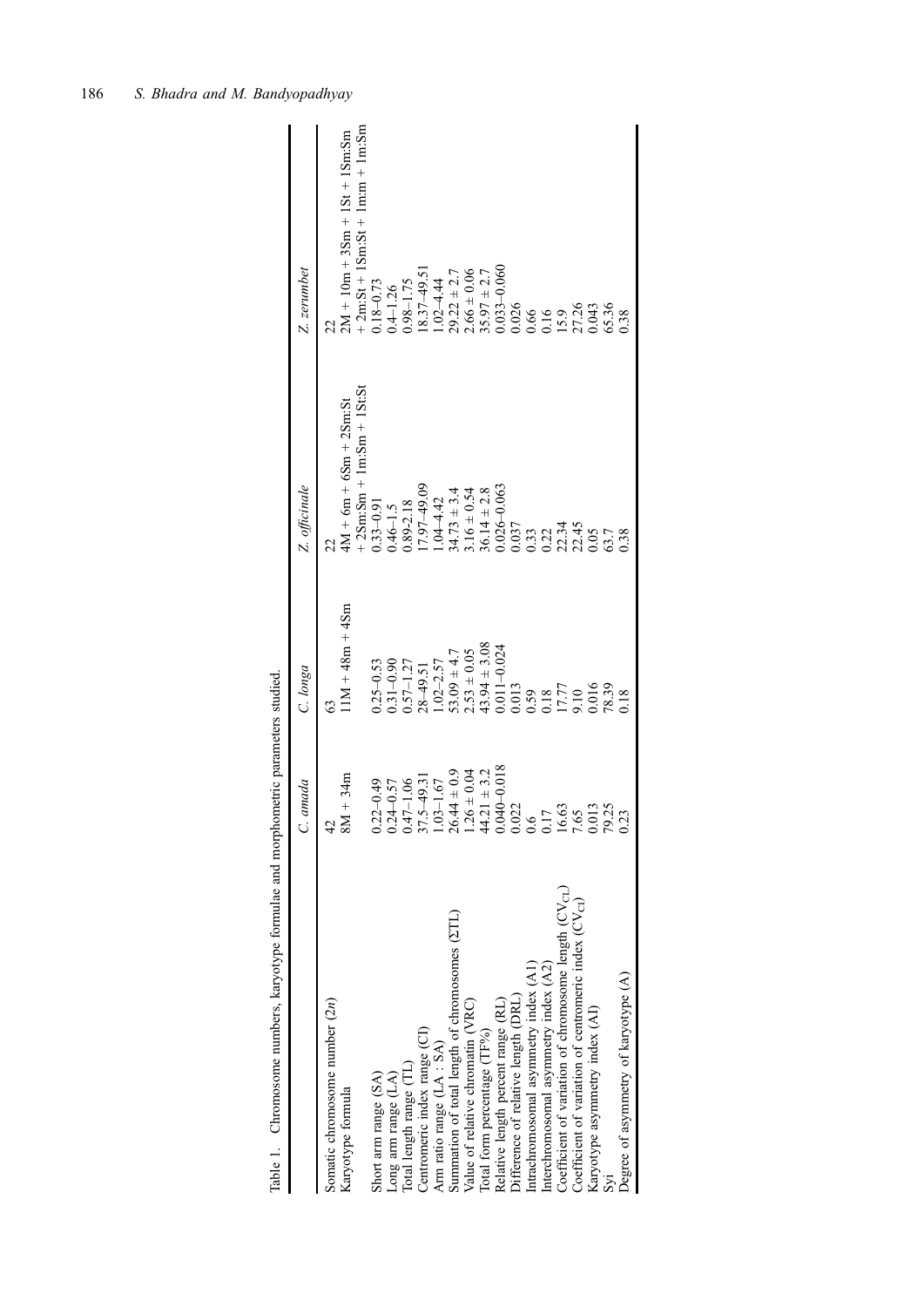<span id="page-4-0"></span>

Figure 1. Somatic metaphase plates and idiograms of (A, B) Curcuma amada (2n = 42); (C, D) Curcuma longa (2n = 63); (E, F) Zingiber officinale (2n = 22); (G, H) Zingiber zerumbet (2n = 22).

0.022%. The total form percentage was  $44.21 \pm 3.2\%$ and the value of relative chromatin was found to be 1.26  $\pm$  0.04 μm. The interchromosomal and intrachromosomal asymmetry indexes of this species were found to be 0.60 and 0.17 respectively. The coefficient of variation of chromosome length was 16.63 and the coefficient of variation of centromeric index was 7.65. The Syi was found to be 79.25.

# Curcuma longa

Curcuma longa had  $2n = 63$  chromosomes in the somatic cells and the karyotype formula was found to be  $2n = 63 = 11M + 48m + 4Sm$  $2n = 63 = 11M + 48m + 4Sm$  $2n = 63 = 11M + 48m + 4Sm$  (Table 1 and Figure 1 C, D). The centromeric positions included median, nearly median and submedian types. The centromeric index was 28% to 49.51%. No chromosome with secondary constriction was found. The lengths of individual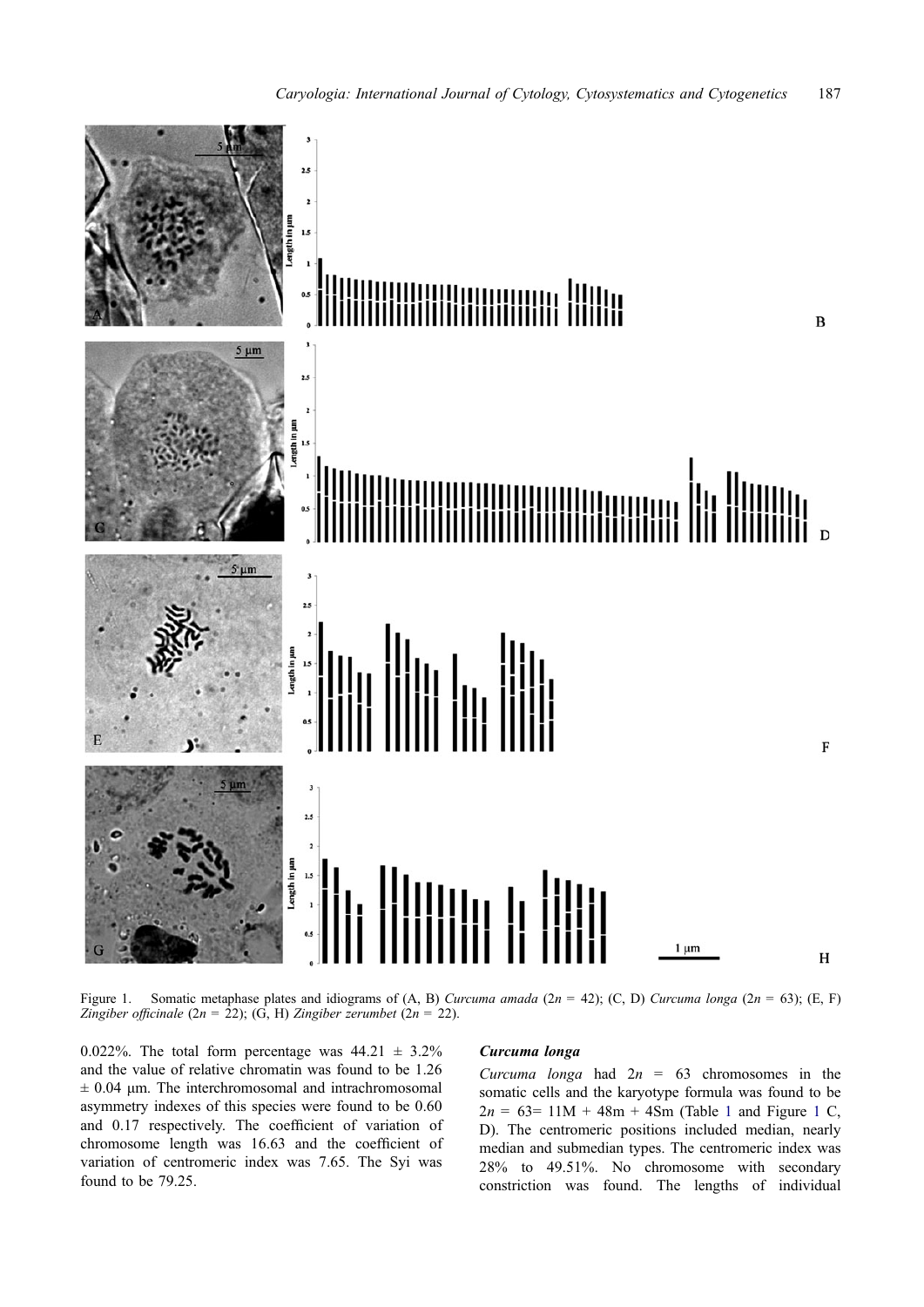chromosomes varied from 0.57 μm to 1.27 μm while the total length was  $53.09 \pm 4.7$  μm. The lengths of short and long arms of chromosomes were 0.25–0.53 μm and 0.31–0.90 μm, respectively. The arm ratio ranged from 1.02 to 2.57. The karyotype asymmetry index was 0.016, the karyotype asymmetry (Stebbins [1971\)](#page-9-0) being of 2B type. The degree of asymmetry of karyotype was 0.18. Relative length percentage was 0.011% to 0.024% while the difference of relative lengths was 0.013%. Total form percentage was found to be  $43.94 \pm 3.08\%$ . The value of relative chromatin was  $2.53 \pm 0.05$  um. The interchromosomal asymmetry index was 0.18 while the intrachromosomal asymmetry index was 0.60. The coefficient of variation of chromosome length was 17.77 and that of centromeric index was 9.10. The Syi of this species was found to be 78.39.

#### Zingiber officinale

With a chromosome number of  $2n = 22$  at mitotic metaphase, the karyotype formula of Zingiber officinale was deduced to be  $2n = 22 = 4M + 6m + 6Sm + 2Sm:St +$  $2Sm:Sm + 1m:Sm + 1St:St$  $2Sm:Sm + 1m:Sm + 1St:St$  $2Sm:Sm + 1m:Sm + 1St:St$  (Table 1 and Figure 1 E, F). The centromeric positions were found to range from median to subterminal with the centromeric index ranging from 17.97% to 49.09%. Six chromosomes showed presence of secondary constrictions. The lengths of individual chromosomes ranged between 0.89 μm and 2.18 μm. The total chromosome length was  $34.73 \pm 3.4$  μm with the length of short arms and the long arms 0.33– 0.91 μm, and 0.46–1.5 μm, respectively. The ratio between the long and short arms ranged from 1.04 to 4.42. The karyotype asymmetry index was found to be 0.05, resulting in a karyotype asymmetry type of 2B according to Stebbins ([1971\)](#page-9-0). The degree of asymmetry of karyotype was 0.18. Relative length percentage ranged from 0.026% to 0.063% showing a difference of 0.037%. The total form percentage was found to be  $36.14 \pm 2.8\%$  and the value of relative chromatin was  $3.16 \pm 0.054$  μm. The interchromosomal asymmetry index was 0.22 while the intrachromosomal asymmetry index was 0.33. The coefficient of variation of chromosome length was 22.34 and the coefficient of variation of centromeric index was 22.45. The Syi was 63.70.

# Zingiber zerumbet

The somatic chromosome number of this species was ascertained to be  $2n = 22$ . The karyotype formula was deduced to be  $2n = 22 = 2M + 10m + 3Sm + 1St +$  $1$ Sm:Sm + 2m:St + 1Sm:St + 1m:m + 1m:Sm (Table 1 and Figure [1](#page-4-0) G, H). The centromeric positions ranged from median to subterminal. Centromeric index of this species ranged from 18.37% to 49.51%. Secondary constrictions were found in six chromosomes. Lengths of individual chromosomes ranged from 0.98 μm to 1.75 μm and the total chromosome length was found to be  $29.22 \pm 2.7$  μm. The length range of short arm was

between 0.18 μm and 0.73 μm, while that of the long arm was 0.4 μm to 1.26 μm. The arm ratio varied from 1.02 to 4.44. The karyotype asymmetry index was 0.043. The karyotype asymmetry (Stebbins [1971\)](#page-9-0) was found to be of 2A type while the degree of karyotype asymmetry was found to be 0.38. The relative length percentage varied between 0.033% and 0.060%, their difference being 0.026%. The total form percentage was  $35.97 \pm 2.7\%$ . The value of relative chromatin was  $2.66 \pm 0.06$  μm. The interchromosomal and intrachromosomal asymmetry indexes were found to be 0.16 and 0.66 respectively. The coefficient of variation of chromosome length was 15.9 while the coefficient of variation of centromeric index was 27.26. The Syi was found to be 65.36.

# Discussion

It is apparent from earlier studies that the genus Curcuma L. has well-established polyploidy (Škorničková et al. [2007](#page-9-0)). The basic number of this genus was earlier reported to be  $x = 21$  (Raghavan and Venkatasubban [1943;](#page-9-0) Chakraborti [1948;](#page-8-0) Sharma and Bhattacharya [1959](#page-9-0); Ramachandran [1961,](#page-9-0) [1969;](#page-9-0) Nambiar [1979\)](#page-9-0) but later on it was deduced to be  $x = 7$  (Škorničková et al. [2007\)](#page-9-0). If  $x = 7$  is accepted as the basic chromosome number, then C. longa  $(2n = 63)$  is a nonaploid  $(9x)$  and C. amada  $(2n = 42)$  a hexaploid  $(6x)$  (Škorničková et al. [2007](#page-9-0)).

The somatic chromosome number of C. amada has been consistently reported to be  $2n = 42$  (Raghavan and Venkatasubban [1943](#page-9-0); Chakraborti [1948;](#page-8-0) Raghavan and Arora [1958;](#page-9-0) Sharma and Bhattacharya [1959](#page-9-0); Ramachandran [1961,](#page-9-0) [1969](#page-9-0); Islam [2004;](#page-8-0) Škorničková et al. [2007](#page-9-0); Joseph [2010\)](#page-8-0). Das et al. ([1999\)](#page-8-0), however, reported a variable number of  $2n = 40$  of this plant species along with the usual  $2n = 42$ . The chromosome number of Curcuma amada was found to be  $2n = 42$  in the present study.

Previous studies indicate a huge variation in somatic chromosome numbers in C. longa spanning over 70 years, from Sugiura ([1931\)](#page-9-0) to Nair et al. ([2010\)](#page-9-0). Sugiura [\(1931](#page-9-0), [1936](#page-9-0)) first reported the chromosome number of this species to be  $2n = 64$ , which was substantiated by Chakraborti [\(1948\)](#page-8-0). Raghavan and Venkatasubban [\(1943](#page-9-0)), Chakraborti ([1948\)](#page-8-0) and Sharma and Bhattacharya [\(1959](#page-9-0)) reported the somatic chromosome number of this plant to be  $2n = 62$ . Sato [\(1960](#page-9-0)), however, reported the existence of a low somatic chromosome number,  $2n =$ 32. Das et al. ([1999\)](#page-8-0) and Nayak et al. [\(2006](#page-9-0)) have reported that some cultivars of C. longa show the somatic chromosome number of  $2n = 48$ . However, extensive studies by Ramachandran [\(1961,](#page-9-0) [1969\)](#page-9-0) established the chromosome number of C. longa to be  $2n =$ 63 which was widely supported from the studies conducted by Chakraborti [\(1948](#page-8-0)), Prana ([1977\)](#page-9-0), Prana et al. [\(1978](#page-9-0)), Nambiar [\(1979](#page-9-0)), Nair ([2000\)](#page-9-0), Renjith et al. [\(2001](#page-9-0)), Paisooksantivatana and Thepsen ([2001\)](#page-9-0), Islam [\(2004](#page-8-0)), Škorničková et al. ([2007\)](#page-9-0), Nair and Sasikumar [\(2009](#page-9-0)) and Joseph ([2010\)](#page-8-0). C. longa was hypothesized to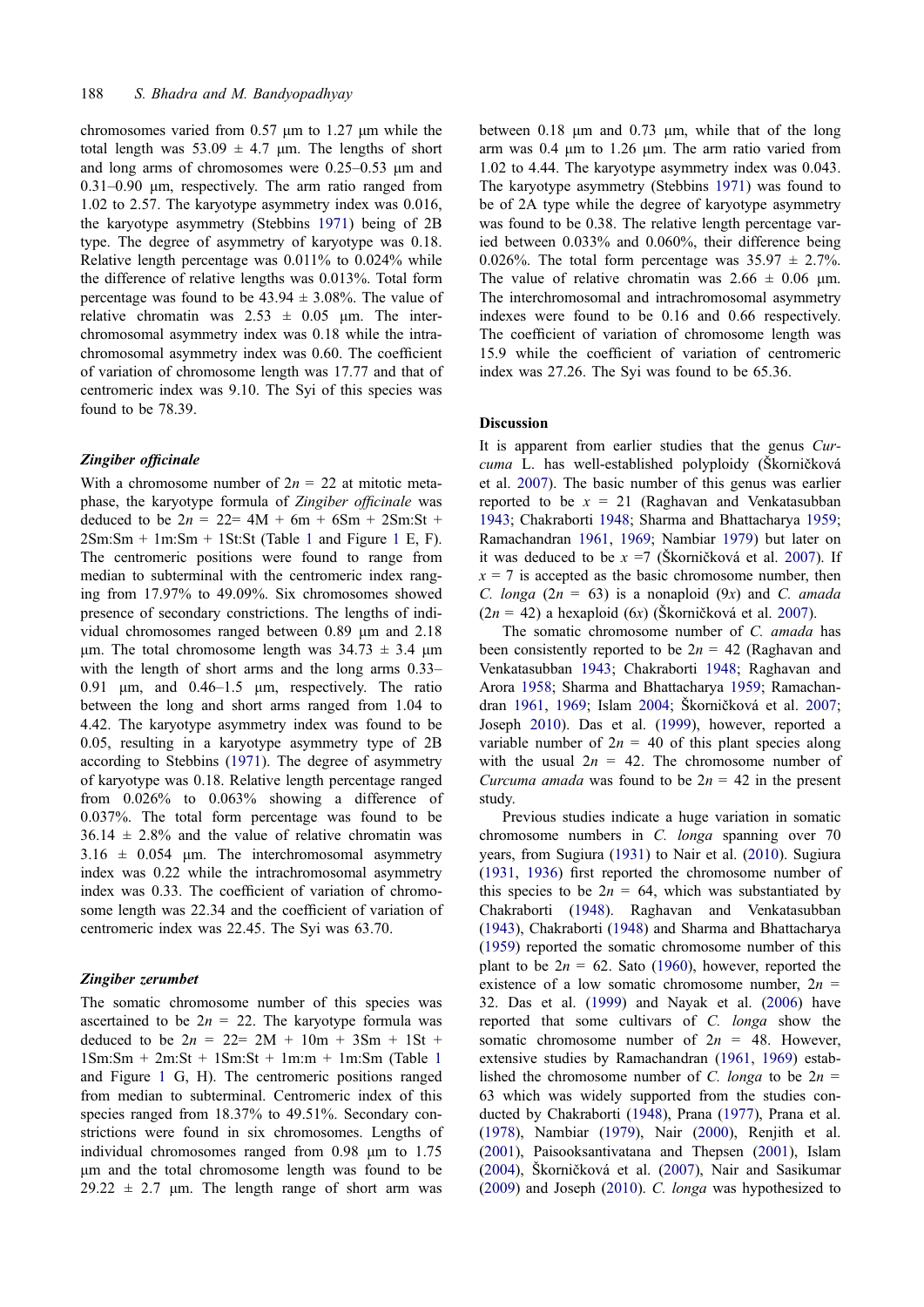be an allopolyploid by Nambiar ([1979\)](#page-9-0), who concluded that the species has arisen as a result of hybridization between two species with  $2n = 42$  and  $2n = 84$  chromosomes. Still variable chromosome numbers of C. longa were sporadically reported by Sharma and Bhattacharya [\(1959](#page-9-0)) (2n = 93), Renjith et al. [\(2001](#page-9-0)) (2n = 84), Nair et al. ([2010\)](#page-9-0) ( $2n = 78$ , 82, 84), and, Nair and Sasikumar [\(2009](#page-9-0)) ( $2n = 61$ , 84), although these are generally assumed to be exceptions or aberrations, rather than normal. In the present study, the cultivar of C. longa studied showed  $2n = 63$  chromosomes in their root tip cells like a majority of earlier reports.

The genus Zingiber Mill., as opposed to Curcuma, shows constant somatic chromosome number, and very few reports of variations exist. Raghavan and Venkatasubban ([1943\)](#page-9-0) reported the basic number of this genus to be  $x = 11$ , which was confirmed by an overwhelming majority of further studies.

Earlier reports on chromosomes of the species Z. *officinale* also shows the diploid number to be  $2n = 22$ (Sugiura [1928](#page-9-0), [1931;](#page-9-0) Morinaga et al. [1929](#page-8-0); Raghavan and Venkatasubban [1943;](#page-9-0) Chakraborti [1948;](#page-8-0) Darlington and Wylie [1955;](#page-8-0) Sharma and Bhattacharya [1959](#page-9-0); Ramachandran [1969](#page-9-0); Ratnambal [1979](#page-9-0); Omanakumari and Mathew [1985](#page-9-0); Goldblatt [1988;](#page-8-0) Rai et al. [1997](#page-9-0); Das et al. [1998;](#page-8-0) Dhamayanthi and Zachariah [1998](#page-8-0); Eksomtramage et al. [2002;](#page-8-0) Saensouk and Saensouk [2004;](#page-9-0) Sanpote [2004;](#page-9-0) Nayak et al. [2005](#page-9-0); Joseph [2010](#page-8-0)). Other than this, variations in chromosome numbers were reported by some workers. The diploid number of  $2n = 24$  was reported by Kihara et al. [\(1931](#page-8-0)), Chakraborti ([1948\)](#page-8-0), Sharma and Bhattacharya [\(1959](#page-9-0)), and Dhamayanthi and Zachariah [\(1998](#page-8-0)), while Etikawati and Setyawan [\(2000](#page-8-0)) and Daryono et al. [\(2012](#page-8-0)) reported the diploid number of  $2n = 32$ . Further variations were reported by Darlington and Janaki Ammal ([1945\)](#page-8-0) (2n = 22 + 2B), Chakraborti [\(1948](#page-8-0)) (2n  $= 22 + 2f$ , 55), Sharma and Bhattacharya ([1959\)](#page-9-0) (2n = 10, 16, 21, 36, 46), Bisson et al. [\(1968](#page-8-0)) ( $2n = 66$ ), and Daryono et al.  $(2012) (2n = 30)$  $(2012) (2n = 30)$  $(2012) (2n = 30)$ .

In Z. zerumbet, a well-established chromosome number of  $2n = 22$  was reported by Raghavan and Venkatasubban ([1943\)](#page-9-0), Chakraborti ([1948\)](#page-8-0), Ramachandran [\(1969](#page-9-0)), Ratnambal ([1979\)](#page-9-0), Omanakumari and Mathew ([1985\)](#page-9-0), Eksomtramage et al. ([2001\)](#page-8-0), Li and Chen [\(2008](#page-8-0)), and Joseph ([2010\)](#page-8-0). In the present study, the chromosome numbers of both the species of the genus Zingiber (i.e. Z. officinale and Z. zerumbet) was found to be  $2n = 22$ , consistent with the earlier reports.

The concept of karyotype asymmetry, proposed by Levitsky ([1931](#page-8-0)) and later developed by Stebbins [\(1971](#page-9-0)), advocated not only the study of general morphology of plant karyotypes, but also the correlation of the chromosomal changes that the plant undergoes during evolution.

While a symmetric karyotype is predominated by chromosomes of similar size and constrictions in median region, any change in either of the two parameters, namely centromeric position or size, leads to the establishment of an asymmetric karyotype, although these two parameters are independent of each other.

Though the earlier concept of a very evolved genus having a symmetric karyotype is now not accepted, still the analysis of inter- and intrachromosomal asymmetry gives valuable insights into the evolutionary potential within a selected group of plants. The karyotypes of members of Curcuma and Zingiber are generally reported to be symmetrical. Omanakumari and Mathew [\(1985](#page-9-0)) reported Z. officinale to be more symmetric than Z. zerumbet. But no such report is available regarding the karyotype symmetry for the two species of Curcuma.

Based on the chromosome types described by Levan et al. ([1964\)](#page-8-0), the karyotype formula analysis of the species examined in the present study revealed that most of the chromosomes of the genus Curcuma are of nearly median type with no secondary constriction observed in either species examined, while constrictions of the genus Zingiber varied from median to subterminal, both species having six chromosomes each with secondary constrictions. In the earlier studies too, chromosomes with two constrictions were reported in Zingiber but rarely in Curcuma. Joseph [\(2010](#page-8-0)) observed two chromosomes with secondary constriction in C. amada but none in C. longa. He also reported two pairs of chromosomes with secondary constriction in Z. zerumbet, while Omanakumari and Mathew ([1985\)](#page-9-0) had reported three pairs of the same. Reports on the number of chromosomes with secondary constriction are also available in case of Z. officinale. Omanakumari and Mathew ([1985\)](#page-9-0) and Dhamayanthi and Zachariah ([1998\)](#page-8-0) reported two pairs of chromosomes with secondary constrictions, and in another cultivar with variable chromosome number of  $2n = 24$ , Dhamayanthi and Zachariah ([1998\)](#page-8-0) reported only one pair of chromosomes with secondary constriction. Das et al. ([1998\)](#page-8-0) reported four, six and eight chromosomes with secondary constriction in eight different varieties of Z. officinale. Joseph ([2010\)](#page-8-0) also reported three pairs of chromosomes showing secondary constriction in a cultivar of Z. officinale.

The arm ratio (AR), the ratio between the length of the long and the short arm of the chromosomes, is an indicator of intrachromosomal asymmetry. In Curcuma spp. (C. amada and C. longa), AR ranged from 1.02 to 2.57, while in Zingiber spp. (Z. officinale and Z. zerumbet) AR was 1.02 to 4.44, indicating higher intrachromosomal symmetry of Curcuma spp. (Table [1](#page-3-0)). This fact was supported by the high intrachromosomal asymmetry  $(A_1)$  value of the Zingiber spp. High CV<sub>CI</sub> and AI (Paszko [2006\)](#page-9-0) values of the two Zingiber with respect to Curcuma spp. studied also indicate the existence of asymmetry in Zingiber with respect to Curcuma karyotype. High TF% and Syi value of both the species of Curcuma also confirm that their karyotypes are more symmetric than that of the Zingiber spp. studied. An analysis of the degree of asymmetry of karyotype (A) (Watanabe et al. [1999\)](#page-9-0) also confirms that the karyotypes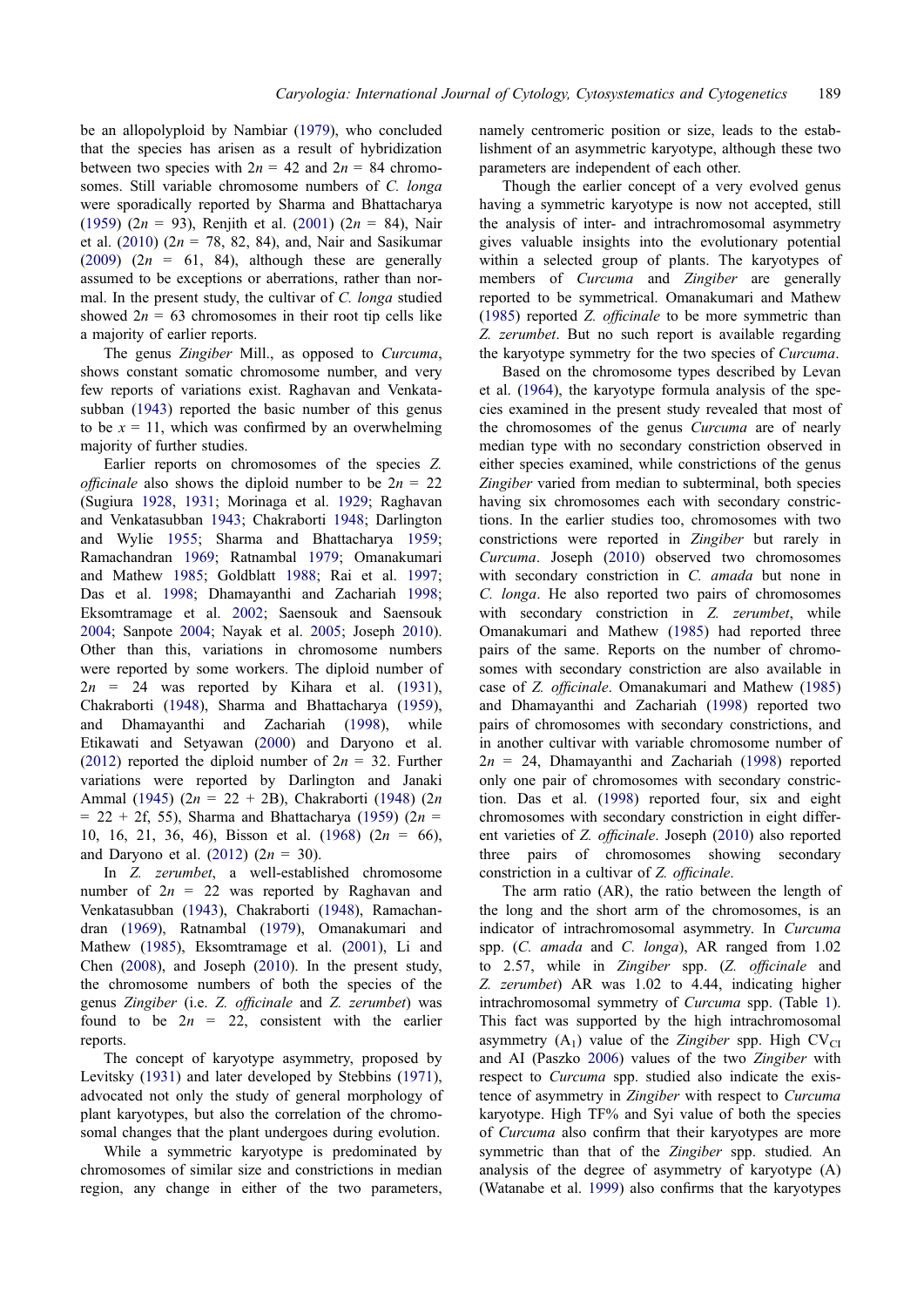<span id="page-7-0"></span>

Figure 2. Scatter diagrams for the studied taxa: (A)  $CV_{CL}$  against  $CV_{CL}$ ; (B)  $A_1$  against  $A_2$ ; (C) DRL against TF%.

of the two species of Curcuma studied are more symmetric than the two species of Zingiber studied. Interchromosomal asymmetry index  $(A_2)$  and difference of relative length (DRL) are low in all the four species studied, indicating similar size of the chromosome

complements of each species, leading to low interchromosomal variation and thus overall karyotype symmetry. Higher intrachromosomal asymmetry and lower interchromosomal asymmetry is also indicated by the scatter diagrams based on  $CV_{CL}$  and  $CV_{CI}$ ,  $A_1$  and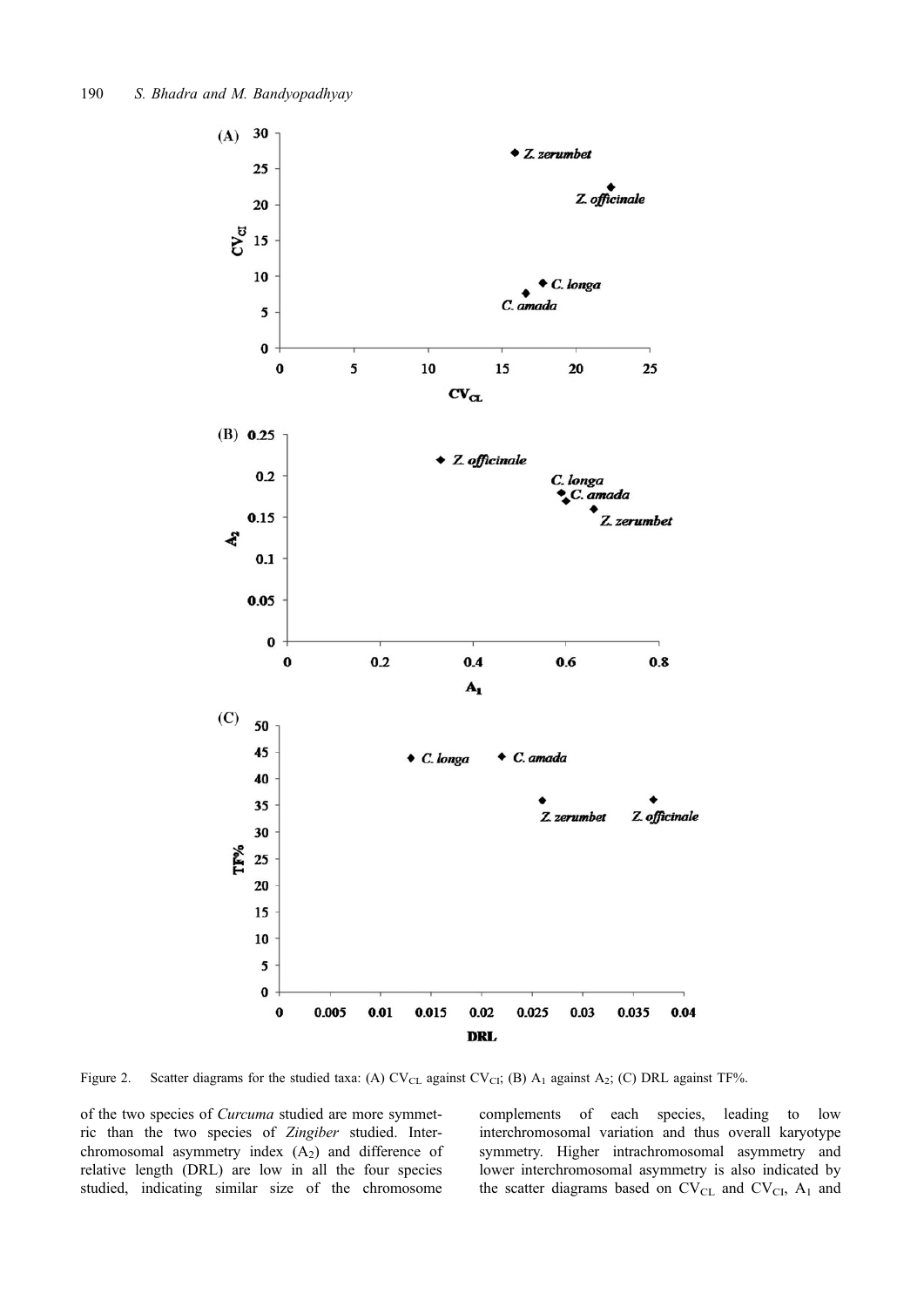<span id="page-8-0"></span>A2, and, DRL and TF% data (Figure [2](#page-7-0)). This was also supported by the typification of Stebbins' classification of karyotypes (Stebbins [1971\)](#page-9-0). Since a symmetrical karyotype is considered more primitive than an asymmetric ones (Stebbins [1971](#page-9-0)), the genus Zingiber may be considered to be more advanced than Curcuma.

## Conclusion

Karyomorphological studies of the plants of Zingiberaceae are especially difficult because of the small size and high number of chromosomes. The variations in chromosome numbers of these species have been reported from different parts of India as well as that of the world. In the present study, no variable chromosome number was found in the species studied. But it should also be noted that the study was confined to plants from definite geographic locations. The karyotypes of the four species studied were documented and analyzed using software-assisted imaging techniques that helped in acquiring accurate data regarding chromosome numbers and types, which is more expedient than manual karyotype analysis. Increasing the range of collection of these plants in further study might help in solving the karyological puzzle that exists in these species, especially in C. longa. Also, more karyomorphological studies of the plants of Zingiberaceae are needed in order to fill in the gap that exists in our present knowledge of understanding the karyological evolution and speciation in the family Zingiberaceae.

#### Acknowledgments

We acknowledge the financial support provided by University Grants Commission, Government of India towards our research work. We would also like to acknowledge National Bureau of Plant Genetic Resources, India for providing us plant materials for our research work.

#### Disclosure statement

No potential conflict of interest was reported by the authors.

#### References

- Al-Zubairi AS, Abdul AB, Yousif M, Abdelwahab SI, Elhassan MM, Mohan S. 2010. In vivo and in vitro genotoxic effects of zerumbone. Caryologia. 63(1):11–17.
- Bennett MD, Leitch IJ. 2005. Nuclear DNA amounts in Angiosperms: progress, problems and prospects. Ann Bot. 95(1):45–90.
- Bisson S, Guillemet S, Hamel J-L. 1968. Contribution a l'étude caryotaxonomique des Scitaminées. Botanique Mém Mus Nat Hist Nat, B, Bot. 18:59–145.
- Chakraborti AK. 1948. Multiplication of chromosome numbers with relation to speciation in Zingiberaceae. Sci Cult. 14(4): 137–140.
- Choudhary K, Singh M, Pillai U. 2008. Ethnobotanical survey of Rajasthan – an update. Am Eurasian J Bot. 1(2):38–45.
- Darlington CD, Janaki Ammal EK. 1945. Chromosome atlas of cultivated plants. London (UK): George Allen & Unwin. p. 397.
- Darlington CD, Wylie AP. 1955. Chromosome atlas of flowering plants. London (UK): George Allen & Unwin. p. 345– 346.
- Daryono BS, Rahma SNAF, Sudarsono PD. 2012. Chromosome characterization three varieties of ginger (Zingiber officinale Rosc.). Indonesian J Pharm. 23(1):54–59.
- Das AB, Rai S, Das P. 1998. Estimation of 4C DNA and karyotype analysis in ginger (Zingiber officinale Rosc.) II. Cytologia. 63(2):133–139.
- Das AB, Rai S, Das P. 1999. Karyotype analysis and cytophotometric estimation of nuclear DNA content in some members of the Zingiberaceae. Cytobios. 97(384):23–33.
- Dhamayanthi KPM, Zachariah TJ. 1998. Studies on karyology and essential oil constituents in two cultivars of ginger. J Cytol Genet. 33(2):195–199.
- Dong L, Hong M, Li ZH, Liu XX, Zhang YL. 2011. Karyotypic studies of five Paeonia ludlowii populations from China. Caryologia. 64(4):370–376.
- Eksomtramage L, Sirirugsa P, Sawangchote P, Jornead S, Saknimit T, Leeratiwong C. 2001. Chromosome numbers of some monocot species from Ton–nga–chang wildlife sanctuary. Southern Thailand. Thai For Bull (Bot). 29: 63–71. Available from: [http://www.tci-thaijo.org/index.php/](http://www.tci-thaijo.org/index.php/ThaiForestBulletin/article/view/24904) [ThaiForestBulletin/article/view/24904](http://www.tci-thaijo.org/index.php/ThaiForestBulletin/article/view/24904)
- Eksomtramage L, Sirirugsa P, Jivanit P, Maknoi C. 2002. Chromosome counts of some Zingiberaceous species from Thailand. Songklanakarin J Sci Technol. 24(2):311–319.
- Etikawati N, Setyawan AD. 2000. A cytotaxonomic study in the genus Zingiber. Biodiversitas. 1(1):8–13.
- Goldblatt P. 1988. Index to plant chromosome numbers, 1984– 1985. St Louis (US): Monographs in systematic botany from the Missouri Botanical Garden. Vol. 23.
- Greilhuber WJ, Speta LF. 1976. C-banded karyotypes in the Scilla hohenackeri Group, S. persica, and Puschkinia (Liliaceae). Plant Syst Evol. 126(2):149–188.
- Hooker JD. 1894. The flora of British India. VI. London (UK): Reeve L. and Co. p. 198–257.
- Huziwara Y. 1962. Karyotype analysis in some genera of Compositae. VIII. Further studies on the chromosomes of Aster. Am J Bot. 49(2):116–119.
- Islam MA. 2004. Genetic diversity of the genus Curcuma in Bangladesh and further biotechnological approaches for in vitro regeneration and long-term conservation of C. longa germplasm [PhD thesis]. [Hannover (Germany)]: University of Hannover.
- Joseph R. 2010. Karyomorphometrical analysis and exploration of major essential oil constituents in Zingiberaceae [PhD thesis]. [Kerala (India)]: Mahatma Gandhi University.
- Kala CP, Dhyani PP, Sajwan BS. 2006. Developing the medicinal plants sector in northern India: challenges and opportunities. J Ethnobiol Ethnomed. 2:32. Available from: <http://www.ethnobiomed.com/content/2/1/32>
- Kihara H, Yamamoto Y, Hosono S. 1931. A list of chromosome-numbers of plants cultivated in Japan. Tokyo (Japan): Yodenko.
- Kress WJ. 1990. The phylogeny and classification of the Zingiberales. Ann Mo Bot Gard. 77(4):698–721.
- Levan A, Fredga K, Sandberg AA. 1964. Nomenclature for centromeric position on chromosomes. Hereditas. 52(2): 201–220.
- Levitsky GA. 1931. The karyotype in systematics. Bull Appl Bot Gen Pl Breed. 27:220–240.
- Li WX, Chen J. 2008. Chromosome numbers of ten Zingiberaceae species. Guihaia. 5:596–598. Available from: <http://caod.oriprobe.com/order.htm?id=15177061&ftext=base>
- Morinaga T, Fukushima E, Kano T, Maruyama Y, Yamasaki Y. 1929. Chromosome numbers of cultivated plants II. Bot Mag Tokyo. 43(515):589–594.